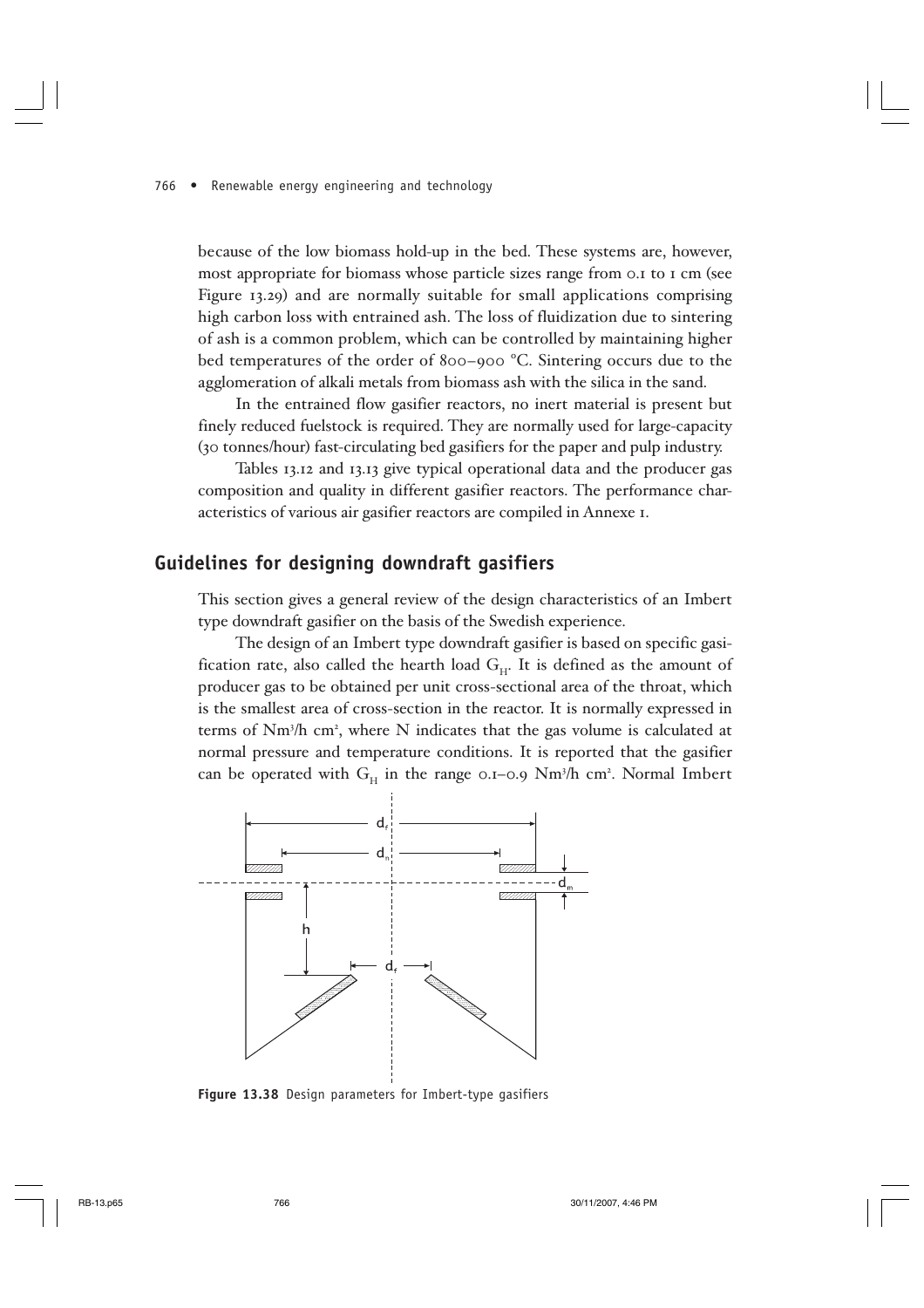|                                   |                |               | Fluid bed     |             |  |
|-----------------------------------|----------------|---------------|---------------|-------------|--|
| Parameter                         | Downdraft      | Updraft       | Conventional  | Circulating |  |
| Grate energy release $(GJ/h.m^2)$ | $1.5 - 4$      | $2.5 - 5$     | $6 - 9$       | 40          |  |
| Offgas temperature, $(°C)$        | 600-800        | $75 - 150$    | 650-850       | 800-900     |  |
| Oils and tar (kg/kg dry feed)     | $0.001 - 0.01$ | $0.05 - 0.15$ | $0.01 - 0.05$ |             |  |
| Char loss (kg/kg dry feed)        | 0.02           | $0.01 - 0.02$ | $0.02 - 0.05$ |             |  |

**Table 13.12** Typical operational data for different types of gasifiers

|  |  | Table 13.13 Producer gas characteristics from different gasifiers |  |  |
|--|--|-------------------------------------------------------------------|--|--|
|  |  |                                                                   |  |  |

|                                 | Gas composition, dry, vol % |     |                 | Gas quality     |          |                                 |             |      |
|---------------------------------|-----------------------------|-----|-----------------|-----------------|----------|---------------------------------|-------------|------|
| Gasifier reactor type           | H,                          | CO. | CO <sub>2</sub> | CH <sub>2</sub> | $N_{2}$  | <b>HHV</b><br>MJ/m <sup>3</sup> | <b>Tars</b> | Dust |
| Fluid bed air-blown             | 9                           | 14  | 20              |                 | 50       | 5.4                             | Fair        | Poor |
| Updraft air-blown               | 11                          | 24  | 9               | 3               | 53       | 5.5                             | Poor        | Good |
| Downdraft air-blown             | 17                          | 21  | 13              | 1               | 48       | 5.7                             | Good        | Fair |
| Downdraft oxygen-blown          | 32                          | 48  | 15              | 2               | 3        | 10.4                            | Good        | Good |
| Multi-solid fluid bed           | 15                          | 47  | 15              | 23              | $\Omega$ | 16.1                            | Fair        | Poor |
| Twin fluidized bed gasification | 31                          | 48  | 0               | 21              | $\Omega$ | 17.4                            | Fair        | Poor |

HHV – higher heating value

gasifiers show a minimum value of  $G_H$  in the range 0.30–0.35, resulting in a power turndown ratio of about 2.5–3. With better insulating materials, modern gasifiers can now be operated at lower tar levels with  $G_H$  below 0.15. Based on the maximum value of the hearth load  $G_H$ , the throat diameter  $d_t$ can be calculated. Other dimensions such as the height h of the nozzle plane above the throat, nozzle area, and the diameter of nozzle top ring (see Figure 13.38 for details) can then be calculated from the graph given by the Swedish Academy of Engineering Sciences reproduced in Figures 13.39 to 13.41 (FAO 1986).

The comparison of various types of gasifiers available during the World War II indicates that the maximum specific gasification rate (or hearth load) is of the order of 0.09, 0.3, and 0.9 Nm<sup>3</sup> /h cm<sup>2</sup> for 'no throat', 'single throat', and 'double throat' gasifiers, respectively (FAO 1986).

The comparison also shows the following.

- Nozzle air-blast velocities should be of the order of  $22-33$  m/s.
- Throat inclination should be about  $45^{\circ} 60^{\circ}$ .
- Hearth diameter at air inlet should be 10 cm and 20 cm larger than the smallest cross-section (throat) in the case of single- and double-throat design, respectively.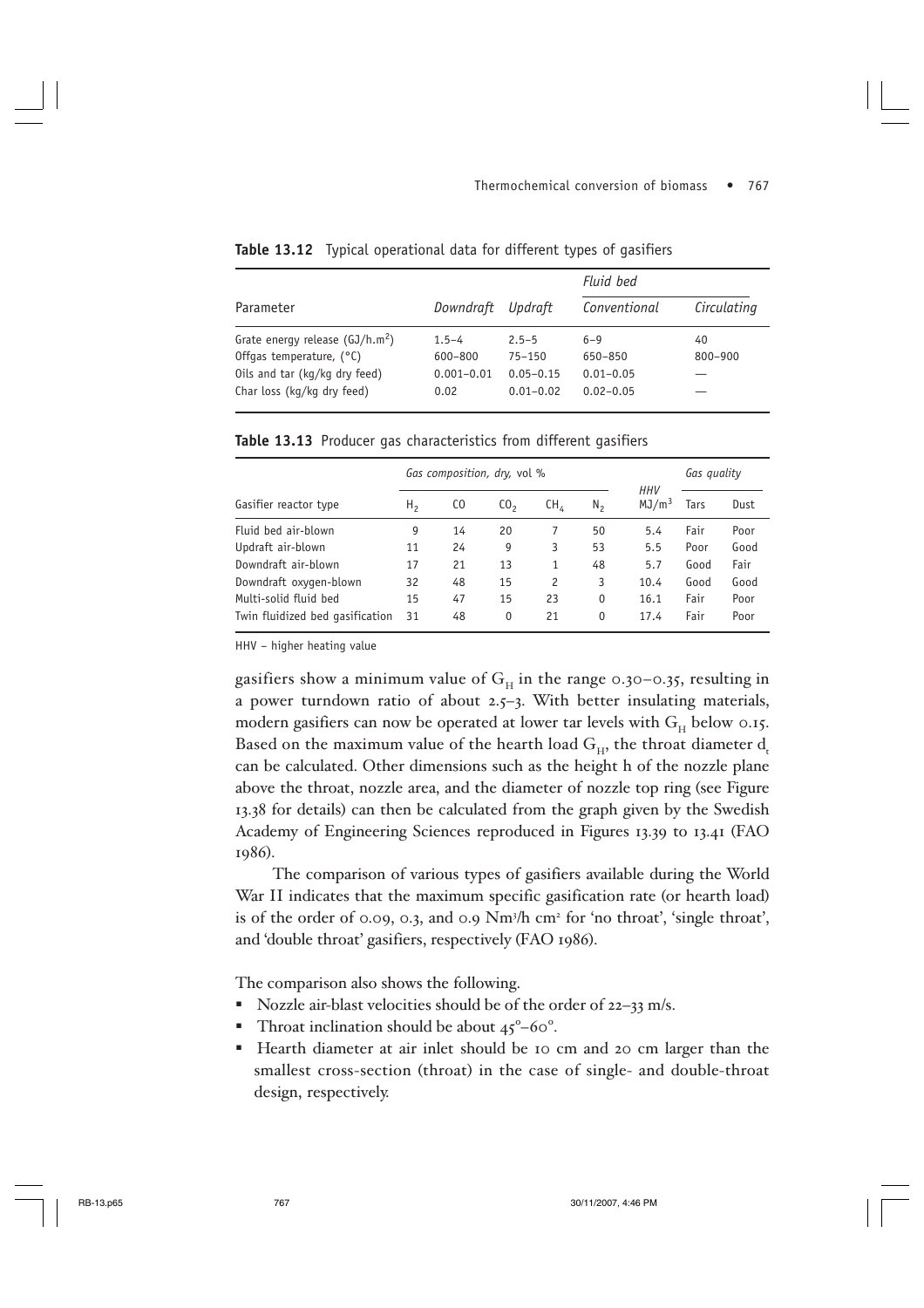768 • Renewable energy engineering and technology



**Figure 13.39** Height of nozzle plane above throat for various throat diameters Reproduced with permission from FAO **Source** FAO (1986)



**Figure 13.40** Nozzle area for various sizes of gasifier throat Reproduced with permission from FAO **Source** FAO (1986)



**Figure 13.41** Nozzle ring diameter as a function of throat diameter Reproduced with permission from FAO **Source** FAO (1986)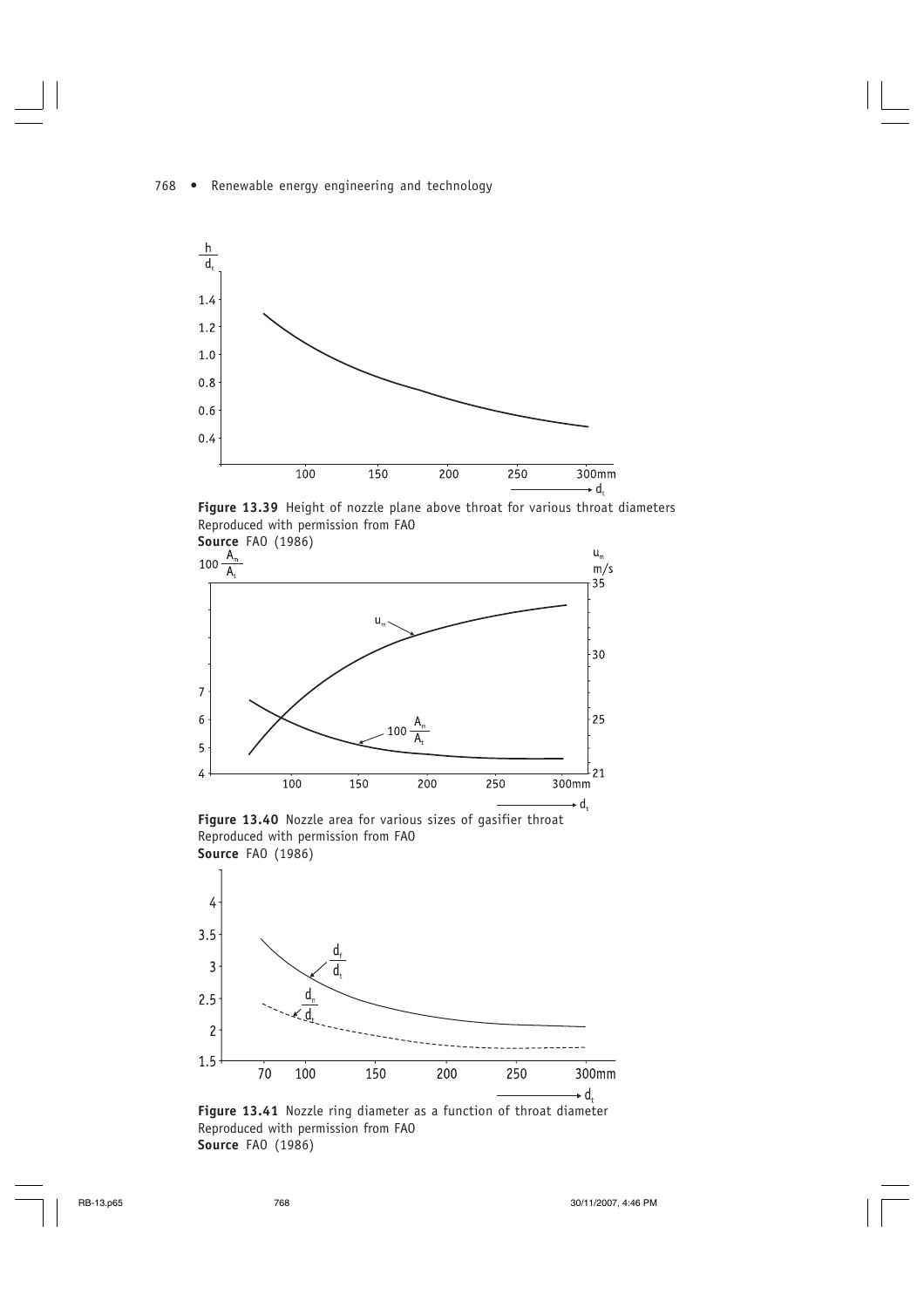- Reduction zone height should be more than 20 cm.
- Air inlet nozzle plane should be located more than 10 cm above the throat section.

It should be emphasized that all these empirical design guidelines are based on the experience with different wood gasifiers.

### Example 3

Design an Imbert-type downdraft gasifier reactor zone for operating a threecylinder four-stroke engine on 100% producer gas with the following specifications.

| Piston diameter $(D)$     | $:$ IIO $mm$ |
|---------------------------|--------------|
| Piston stroke (s)         | $:$ 100 mm   |
| Number of cylinders (n)   | : 3          |
| Engine RPM                | :1500        |
| Volumetric efficiency (f) | $:80\%$      |

### Solution

For designing a gasifier, the first step is to find out the required gas production rate. Engine swept volume can be calculated as

$$
V_s = \frac{1}{2} \times rpm \times N \times \frac{\Pi}{4} \times D^2 \times S
$$
  
=  $\frac{1}{2} \times r500 \times 3 \times \frac{\Pi}{4} \times 0.1r^2 \times 0.1 = 2.137 \text{ m}^3/\text{min} = 128.23 \text{ m}^3/\text{h}$ 

For stoichiometric air-fuel (gas) ratio 1.1:1.0, the air requirement for m<sup>3</sup> of gas is 1.1. Thus, if  $\rm V_g^{}$  is the gas intake rate, the air + fuel intake will be 2.1  $\rm V_g^{}$ . Hence

$$
V_g = f \times \frac{V_s}{2.1} = 0.8 \times \frac{128.23}{2.1} = 48.85 \text{ m}^3/\text{h}
$$

For maximum hearth load G<sub>H</sub> of 0.9N m3/h cm<sup>2</sup>, the throat area A<sub>t</sub> is

$$
A_{t} = \frac{V_{g}}{G_{H_{max}}} = \frac{48.85}{0.9} = 54.28
$$
 cm<sup>2</sup>

Thus, the throat diameter  $\mathrm{d}_{\mathrm{t}}$  for circular cross-section works out to be

$$
d_t = \sqrt{\frac{4 \times A_t}{\pi}} = \sqrt{\frac{4 \times 54.28}{\pi}} = 8.32
$$
 cm

Height h of the nozzle plane above the throat cross-section can be determined using the graph in Figure 13.39.  $\text{h/d}_{\text{t}}$ = 1.2 for throat diameter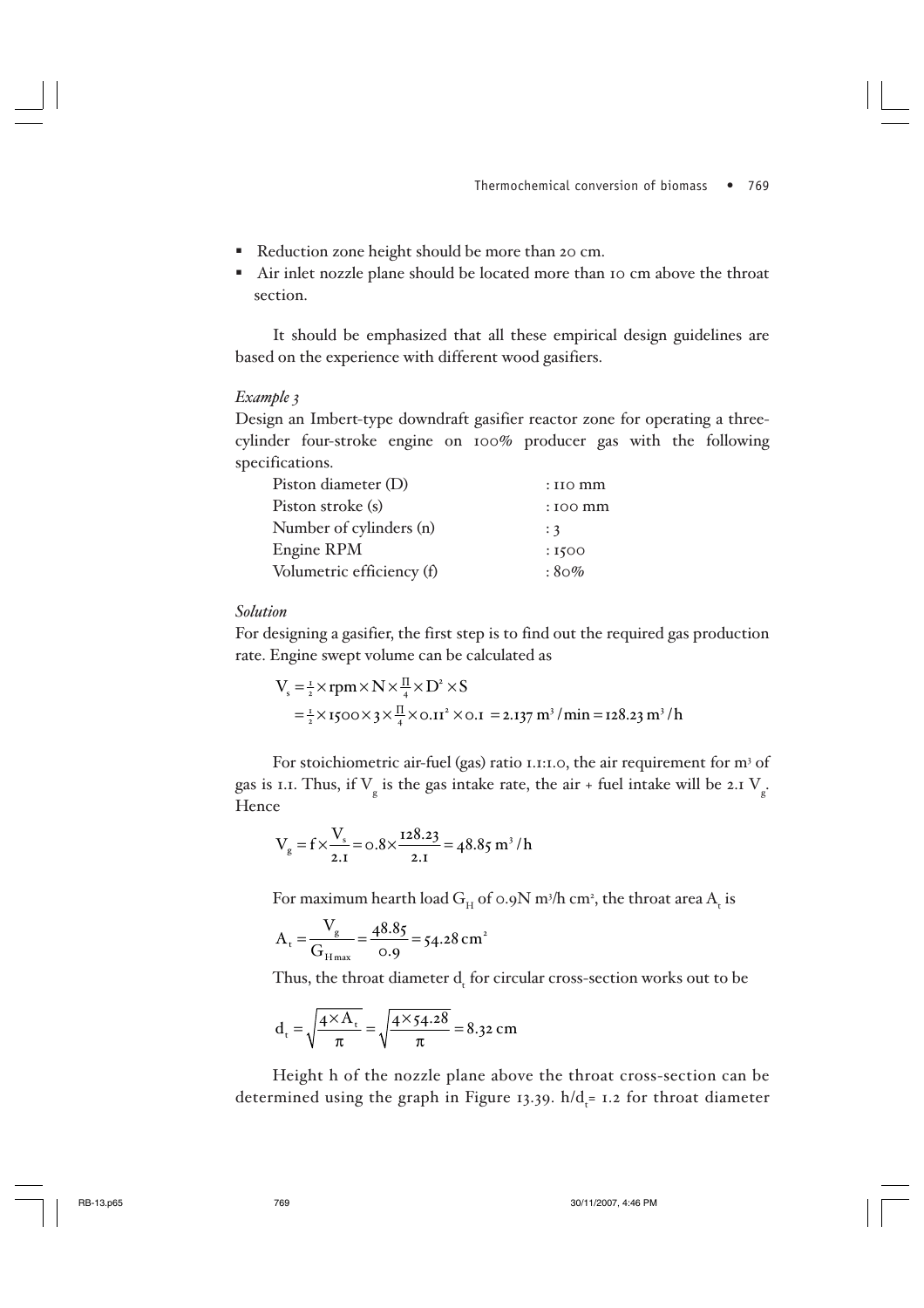$d_t$  = 83 mm. Thus, h works out to be

The diameter of firebox  $d_f$  and the diameter of nozzle top ring  $d_n$  can be determined using the graph in Figure 13.41 by noting the ratio  $d/d_t = 3.2$  and  $d_n/d_t = 2.3$ , respectively, for throat diameter  $d_t = 83$  mm. Thus,  $d_f$  and  $d_n$  work out to be

Assuming that five nozzles are used for supplying the required amount of air for gasification and noting the ratio of  $\text{100}(A_m/A_c)$  as 6.3 for calculated throat diameter from the graph given in Figure 13.40, the nozzle diameter can be calculated as follows.

The air blast velocity  $u_m$  can also be found from Figure 13.40 as 25 m/s.

### **Tar formation and reduction**

One of the major problem areas in biomass gasification is dealing with the tar formed during the process, namely minimizing its formation and the methods of its reduction or removal once it is formed. Tar is a complex mixture of condensable hydrocarbons and consists of both aromatic and PAHs (polyaromatic hydrocarbons). The major tar components are toluene, naphthalene, and with process temperatures lower than 800 ºC , phenol. Besides these, a number of other compounds occur as trace elements. Figure 13.42 shows the structures of some typical tar components. Macromolecular components with up to seven benzene rings may occur, particularly at temperatures over 800 ºC (Spliethoff 2001). In the EU/IEA/US-DoE meeting on tar measurement protocol held in Brussels in 1999, various research groups agreed to define tar as all organic contaminants with a molecular weight



Area of

thus no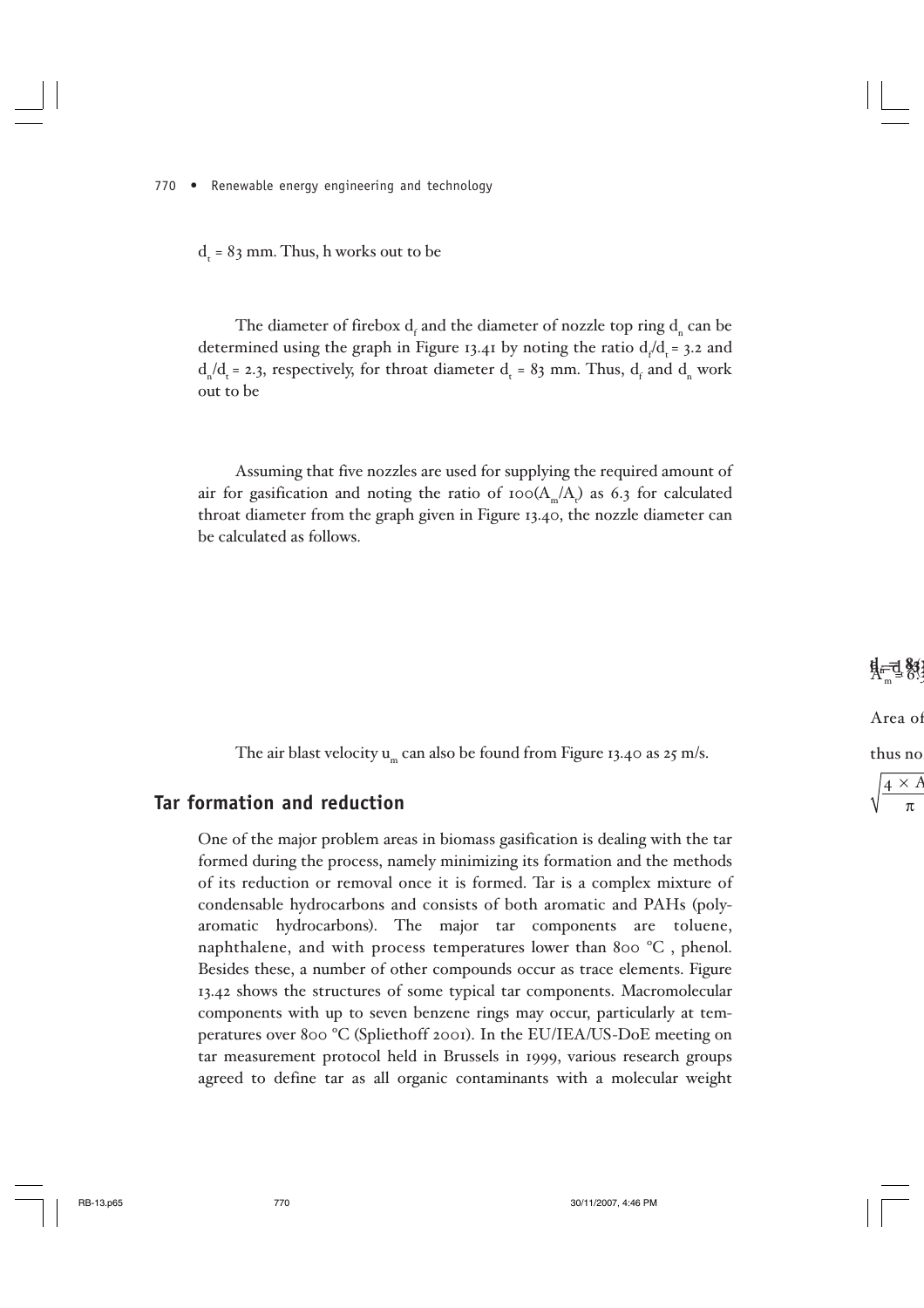

**Figure 13.42** Structure of various components of tar

greater than that of benzene (Neeft, Knoef, and Onaji 1999). Tar is an undesirable product of the gasification process because of the various problems associated with its condensation, formation of tar aerosols, and polymerization to form more complex structures that cause problems in the process equipment as well as engines used in the application of producer gas.

### *Tar removal methods*

Several methods of tar reduction/removal have been reported and can broadly be categorized into two types depending on the location where the tar is reduced.

- $\blacksquare$  In gasifier itself; known as the primary methods
- Outside the gasifier; known as the secondary methods

Figure 13.43 shows the schematic of primary and secondary methods of tar removal. Thus, an ideal primary method concept will eliminate the use of secondary methods.

The following sections describe both methods with emphasis on the primary method.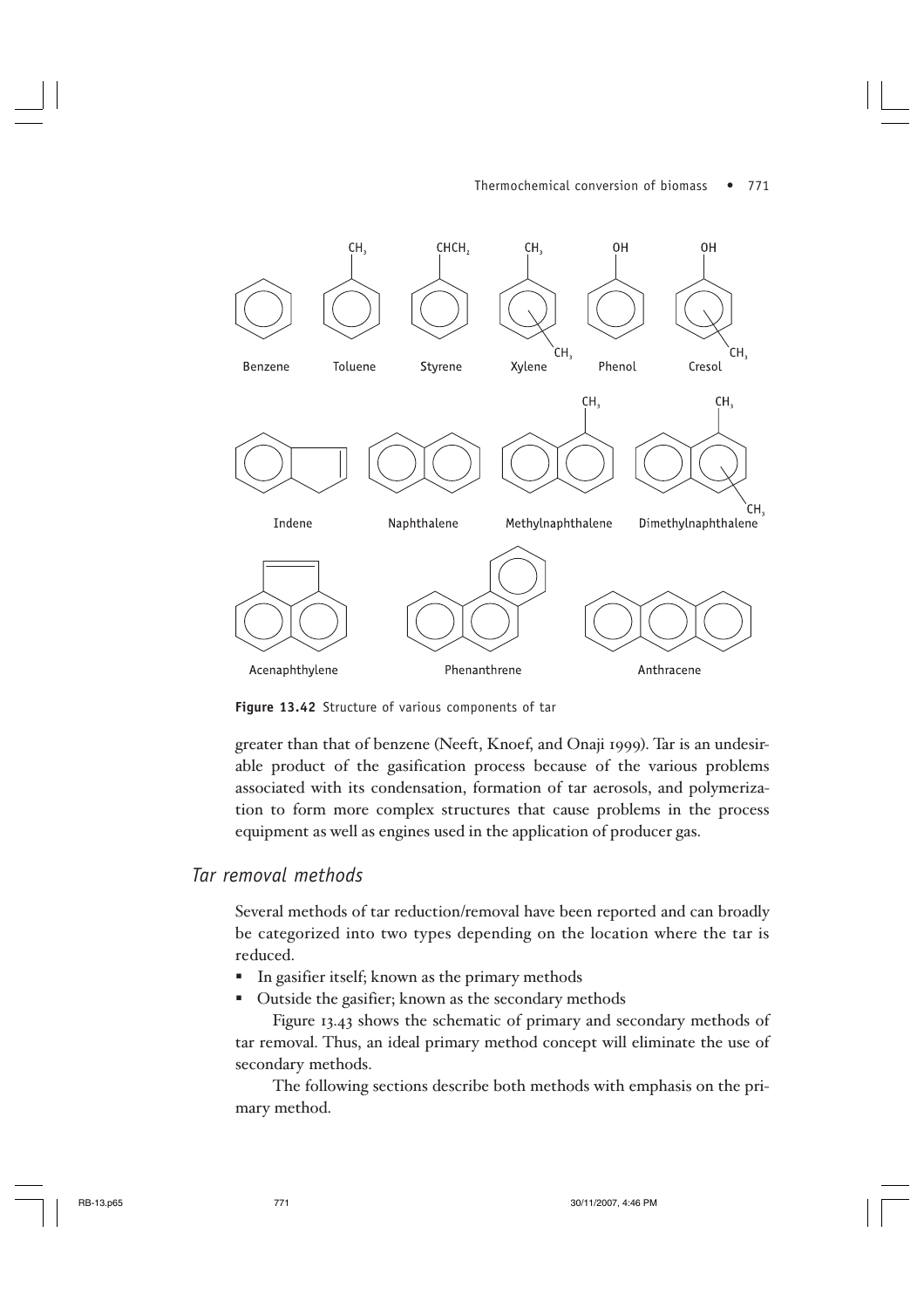



**Figure 13.43** Tar removal methods

# *Primary methods of tar reduction*

Primary methods include all measures for reducing tar formation in the gasification process occurring in the gasifier by preventing or converting the tar formed.

## Gasifier operating conditions

The operating conditions play an important role during biomass gasification to obtain good quality gas with regard to its composition and tar content. As discussed earlier, ER of about 0.25–0.3, high uniform fuel bed temperatures (above 800 ºC ), high superficial velocity, and sufficient residence time can help in achieving a better carbon conversion of biomass and low impurity levels in the producer gas obtained.

Recently, several researchers have investigated pressurized biomass gasification in an effort to achieve higher biomass carbon conversion and lower tar content. Almost complete elimination of phenols was observed at high pressures of the order of 21.4 bars; however, the fraction of PAH was found to increase with higher pressures (Knight 2000). A decrease in the amount of light hydrocarbons (lower than naphthalene) as well as that of tar was observed with an increase in ER for pressurized gasification with almost 100% carbon conversion (Wang, Padban, Ye, et al. 1999).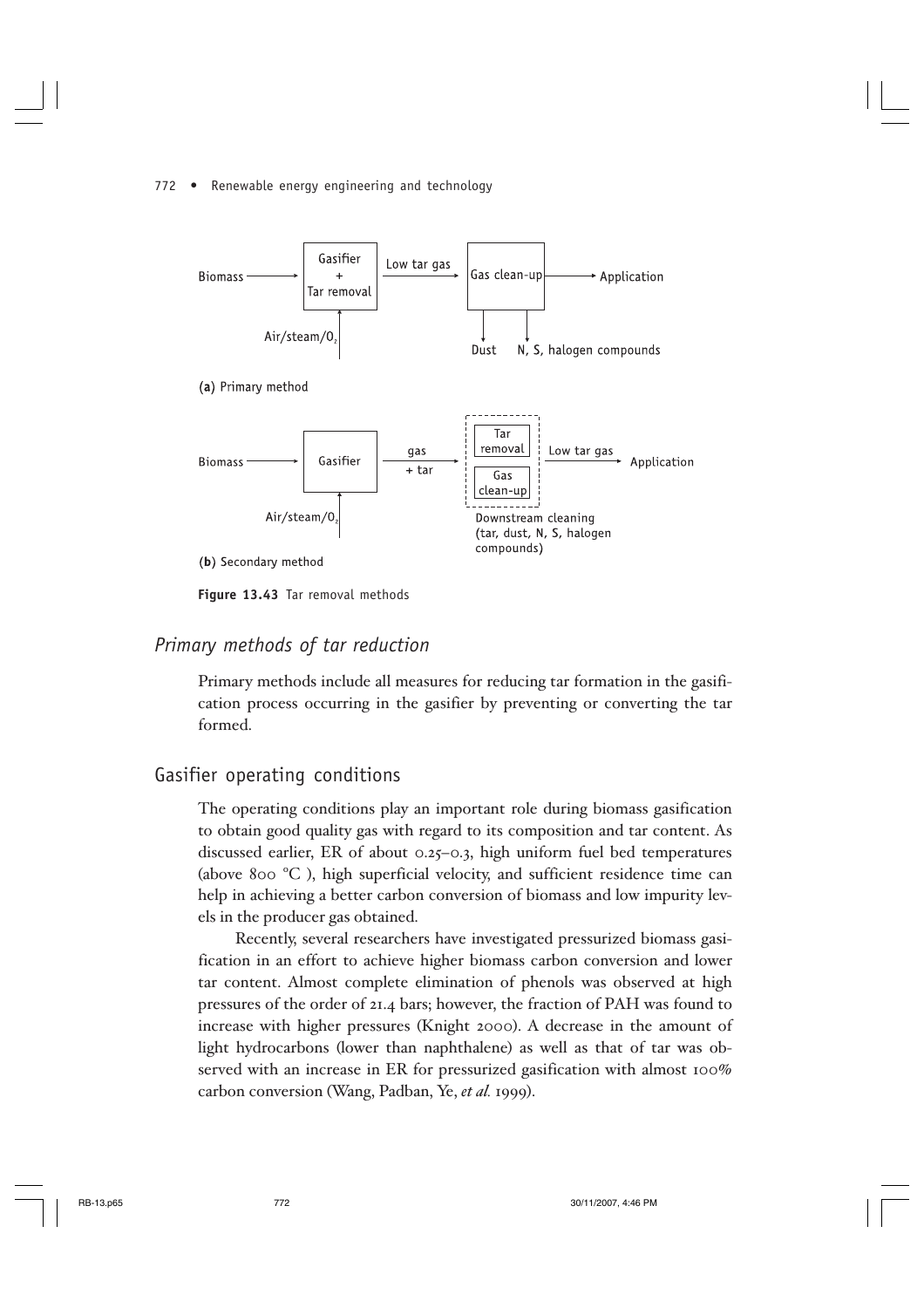# Bed additives

Several catalysts have been tried for tar reduction which include nickel-based catalysts, calcined dolomites, magnesites, zeolites, olivine, and iron catalysts out of which only a few have been tried as active bed additives inside the gasifier. There is a great potential of in-bed additives in terms of tar reduction as they act as in situ catalysts during several gasification reactions. Limestone was one of the first additives used in fluidized bed gasification and steam gasification, and it was found that its use could prevent agglomeration of the bed (Walawender, Ganesan, and Fan 1981). Dolomite is one of the most popular active in-bed additives studied for tar cracking in bed as well as in the secondary reactor (Karlsson, Ekstrom, and Liinaki 1994). Addition of three per cent of calcined dolomite is reported to result in 40% reduction in the tar levels (Narvaez, Orio, and Aznar 1996). Nickel-based catalysts are reported to increase the hydrogen content in the gas with considerable reduction in the methane content. They are also very effective in reducing/decomposing ammonia along with the conversion of light hydrocarbons. However, they have a major problem of fast deactivation due to carbon deposition and poisoning due to the presence of hydrogen sulphide (Wang, Ye, Padban, et al. 2000).

### Gasifier design modification

The reactor design is very important for a gasifier system with respect to its efficiency and gas quality (composition and tar content). A two-stage gasifier design has been reported to be very effective in producing clean gas. The basic concept of this design is to separate the pyrolysis zone from the reduction zone. A two-stage gasifier is equivalent to two single-stage gasifiers. Tars formed during the first (pyrolysis) stage are decomposed in the second stage (reduction zone). Figure 13.44 represents the two-stage gasification concepts applied by AIT (Asian Institute of Technology), Bangkok, and TERI, New Delhi, resulting in significant (more than 75%–80%) reduction in tar content in the raw gas (Bhattacharya, Siddique, and Pham 1999; TERI 2005). The successful operation of this gasifier type depends on the stabilization of the pyrolysis zone which, in turn, depends on the balance between downward solid fuel movement and upward flame propagation.

An open-top gasifier design, originally proposed by Tom Reed, has been developed by the IISc (Indian Institute of Science), Bangalore, in which primary air is supplied from the open top of the gasifier and secondary air is supplied through the nozzles in the reduction zone as shown in Figure 13.45. It is claimed that the air supply from the top helps in the upward propagation of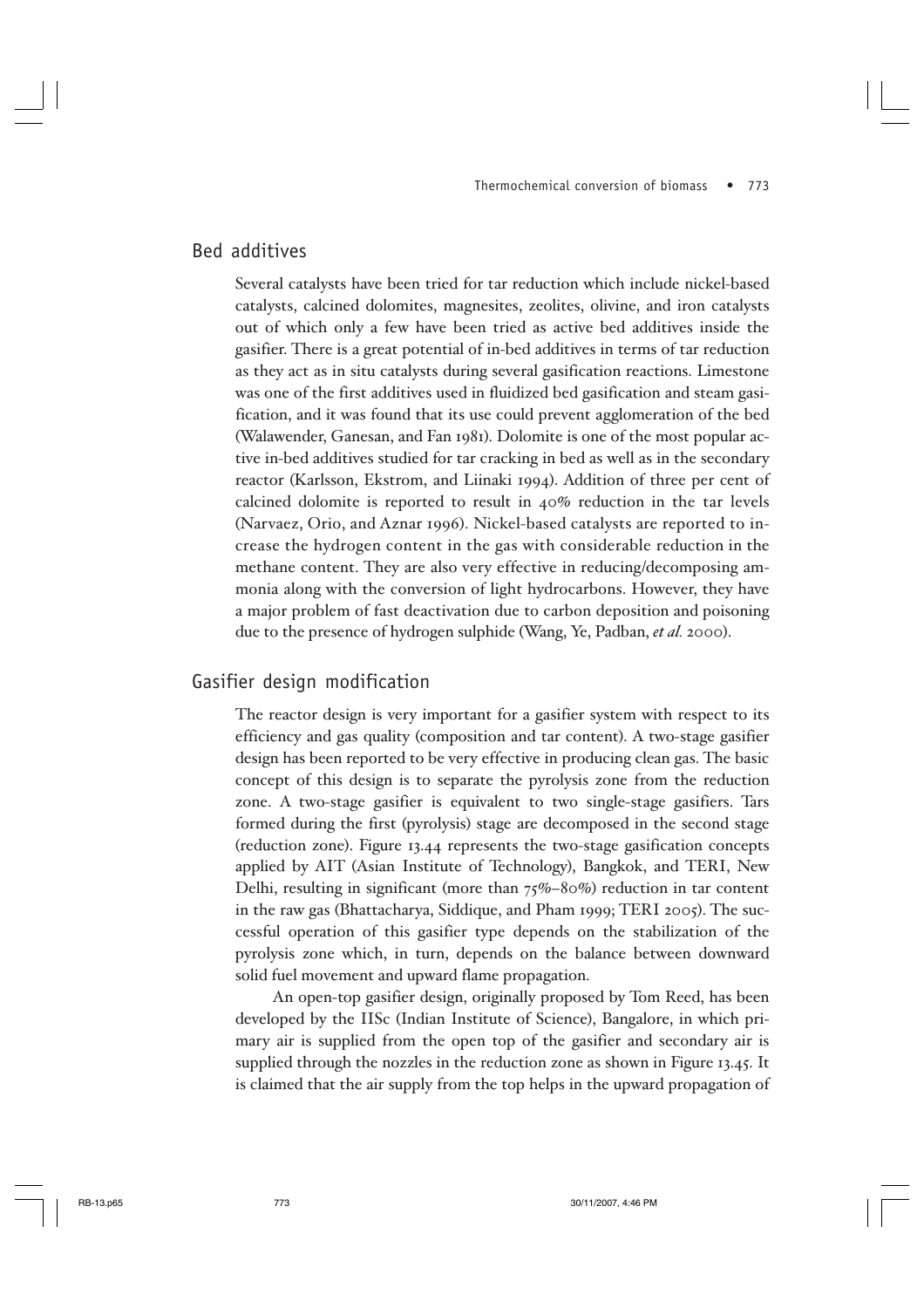

**Figure 13.44** Two-stage gasification principle in TERI gasifier design

reaction front so as to get a higher residence time. It also helps in releasing the volatiles into gaseous form before entering the high-temperature zone where they get cracked to reduce the tar level (Dasappa, Mukunda, Paul, et al. 2003).

At DTU (Danish Technical University), another two-stage biomass gasifier design has been developed in which the gasification process occurs in two different systems connected to each other. Pyrolysis of the biomass feed occurs in the horizontal screw-feed pyrolyser, which is externally heated by the engine exhaust and heat recovered from the hot gas followed by partial oxidation of volatile products in the presence of a hot charcoal bed in



**Figure 13.45** Open top gasifier design of IISc, Bangalore **Source** Dasappa, Mukunda, Paul, *et al.* (2003)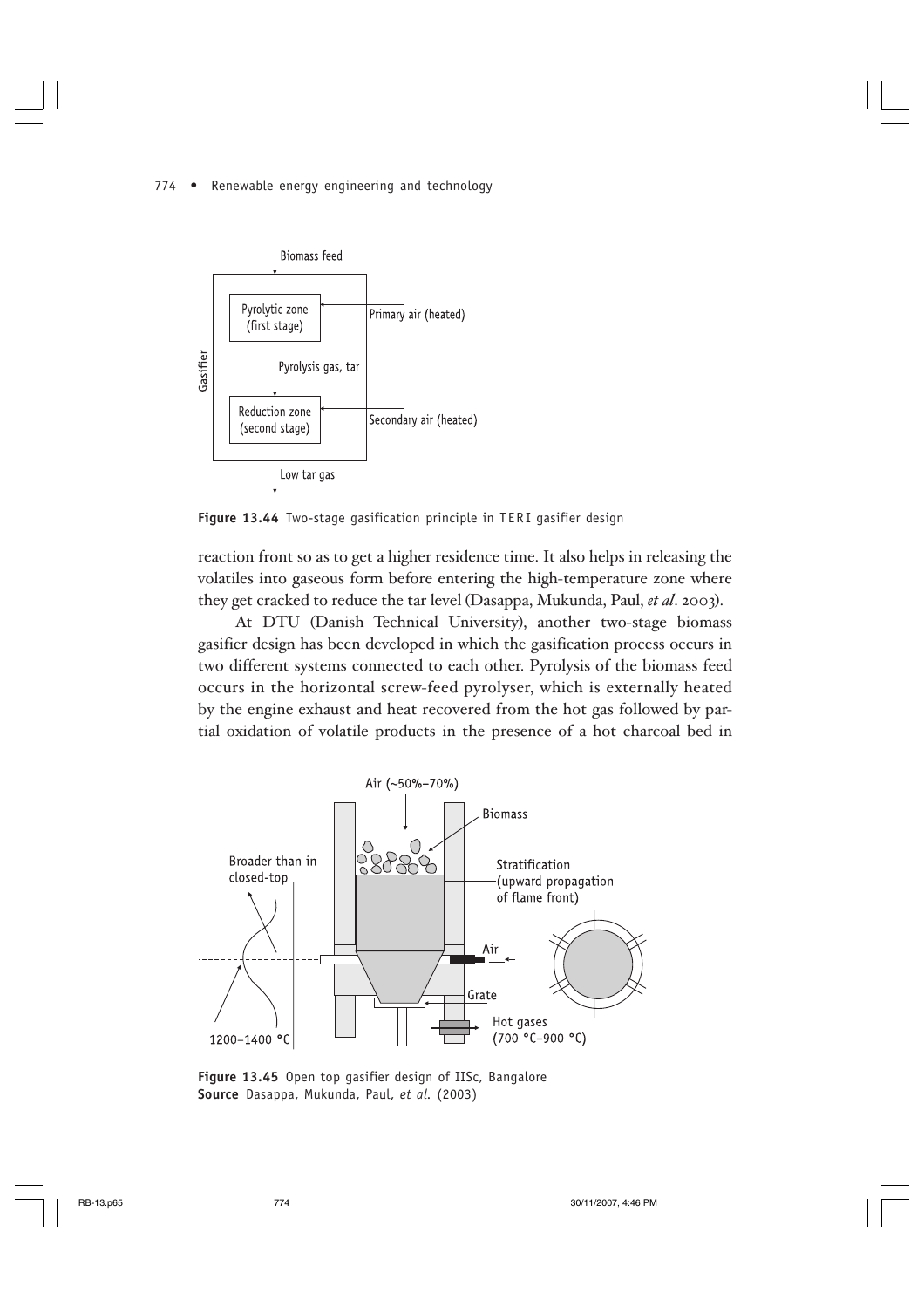

**Figure 13.46** Two-stage gasification principle of DTU, Denmark Reproduced with permission from Elsevier **Source** Henriksen and Christensen (1994)

vertical reactor (Figure 13.46) (Henriksen and Christensen 1994). Very low tar (<25 mg/Nm<sup>3</sup> ) is reported even in raw gas in this type of gasifier design.

## *Secondary methods of tar removal*

As mentioned earlier, the quality of gas with regard to impurities such as tar, dust, and water vapour varies with different reactors, and even for a particular reactor type, it varies with the fuel used as well as the operating conditions. Depending on the application, the gas needs to be cleaned and conditioned. There is always a possibility of tar and vapour condensing along with the dust particles to form a semi-solid mixture, which gets deposited and blocks various filters and gasifier system components. In order to prevent this from happening, the gas is cleaned and conditioned. Normally, dust particulates are removed in hot conditions (tar and water vapour remaining in gaseous form) and then the gas is cooled to condense the tar and water vapour to form a liquid condensate, which is then trapped and removed. Further conditioning of gas includes the removal of mist and fine particles  $(\langle \circ \rangle$  um) from the gas. If the gas is to be used for chemical synthesis, it is necessary to remove all unnecessary chemicals such as heavy metals, sulphur, etc., which can poison the catalyst. The extent of treatment required varies, depending on the gas applications.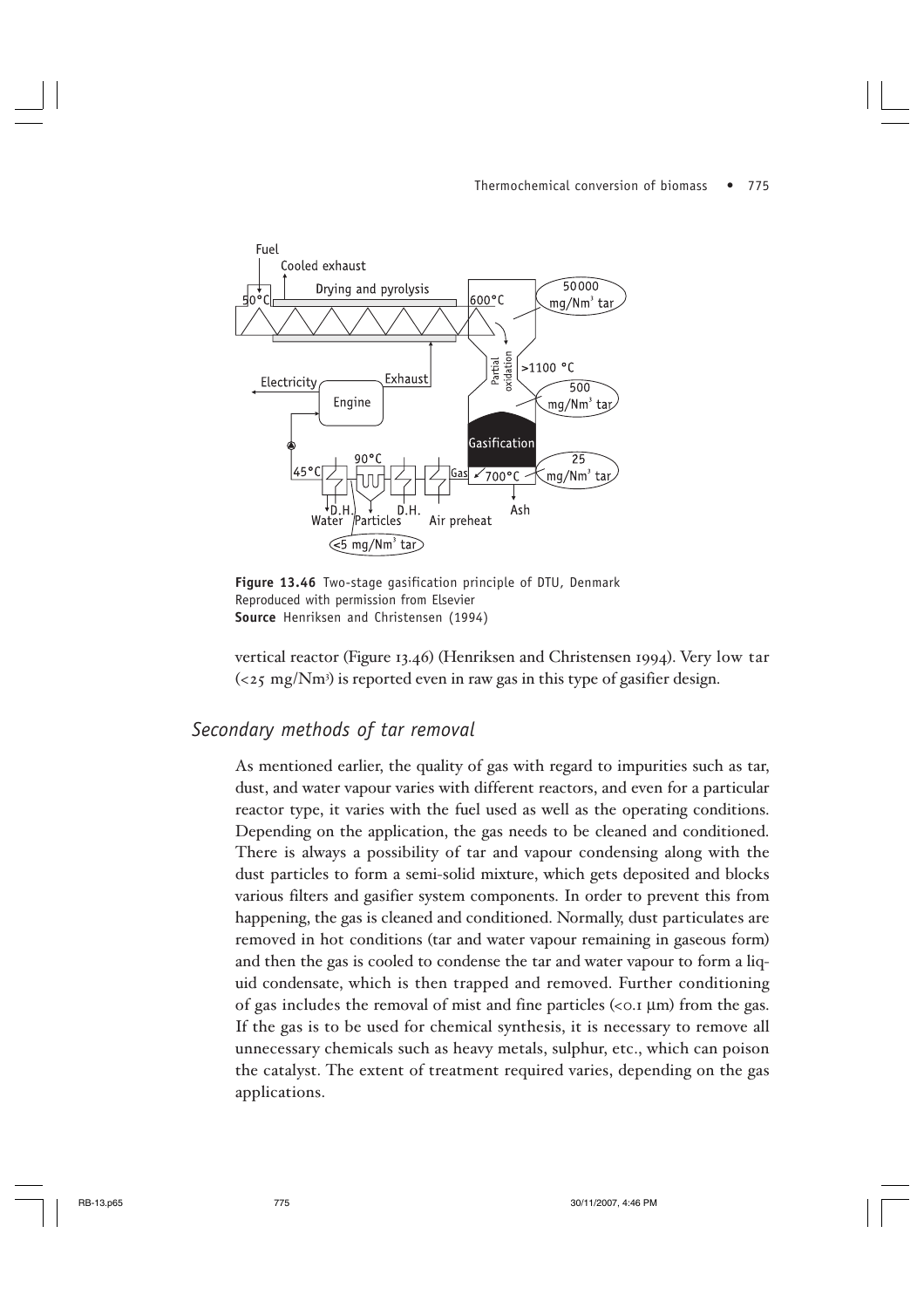## For direct combustion

Generally elaborate treatment is not required for direct thermal applications of gas as all the tar gets burned if the burner is designed properly. Thus, only removal of dust particulates is done. However, if the gas is to be used directly for drying seeds or agricultural products, the tar has to be removed, else the seed layer acts like a granular bed filter and tar gets deposited in the first layer (Barrett and Jacko 1984). Similarly, in some cases, the tar has to be removed in pottery or ceramic industry applications to prevent any adverse effect on the product quality. Some earlier applications of gasifiers for tea drying resulted in tainting of tea due to presence of tar.

### For engine or turbine application

For engine or turbine applications, the gas needs to be cleaned to avoid condensation of the deposit which would cause damage to the mechanical components moving at high speed. There is no consensus about what should be the gas quality limit for tar and particulates. Various manufacturers indicated that the particulate content should be less than 3 mg/Nm<sup>3</sup> for turbines and should lie in the range 50–100 mg/Nm3 for engines. However, according to the SERI manual (translation of Swedish GENGAS manual), the particulate content ranges between 10 and 20 mg/ $Nm^3$  (Buekens, Bridgewater, Ferrero, et al. 1990). Normally, the gas is not allowed to cool down below 80 ºC in turbines as below this temperature tar condensation can occur (dew point temperature of producer gas is reported to be about  $70^{\circ}$ C). In order to improve the breathing or volumetric efficiency of engine, it is necessary to cool down the gas closer to ambient temperature. Generally, it is observed that for every 10 ºC hike in gas temperature, the engine efficiency drops by one per cent.

Various gas treatment techniques used for high temperature particulate removal are as follows (Figure 13.47).

- Cyclones and multi-cyclones (not effective with very small-size particulate distribution, large turndown ratios and if tar droplets are present in the gas)
- Hydraulic dust removal (cleaning fluid must be a liquid)
- Electrostatic precipitator (costly and high power consumption)
- Granular bed (effective if regeneration is not required or easy to organize)
- Porous layer filters (costly but may soon become viable with technological advances in ceramics and polymers)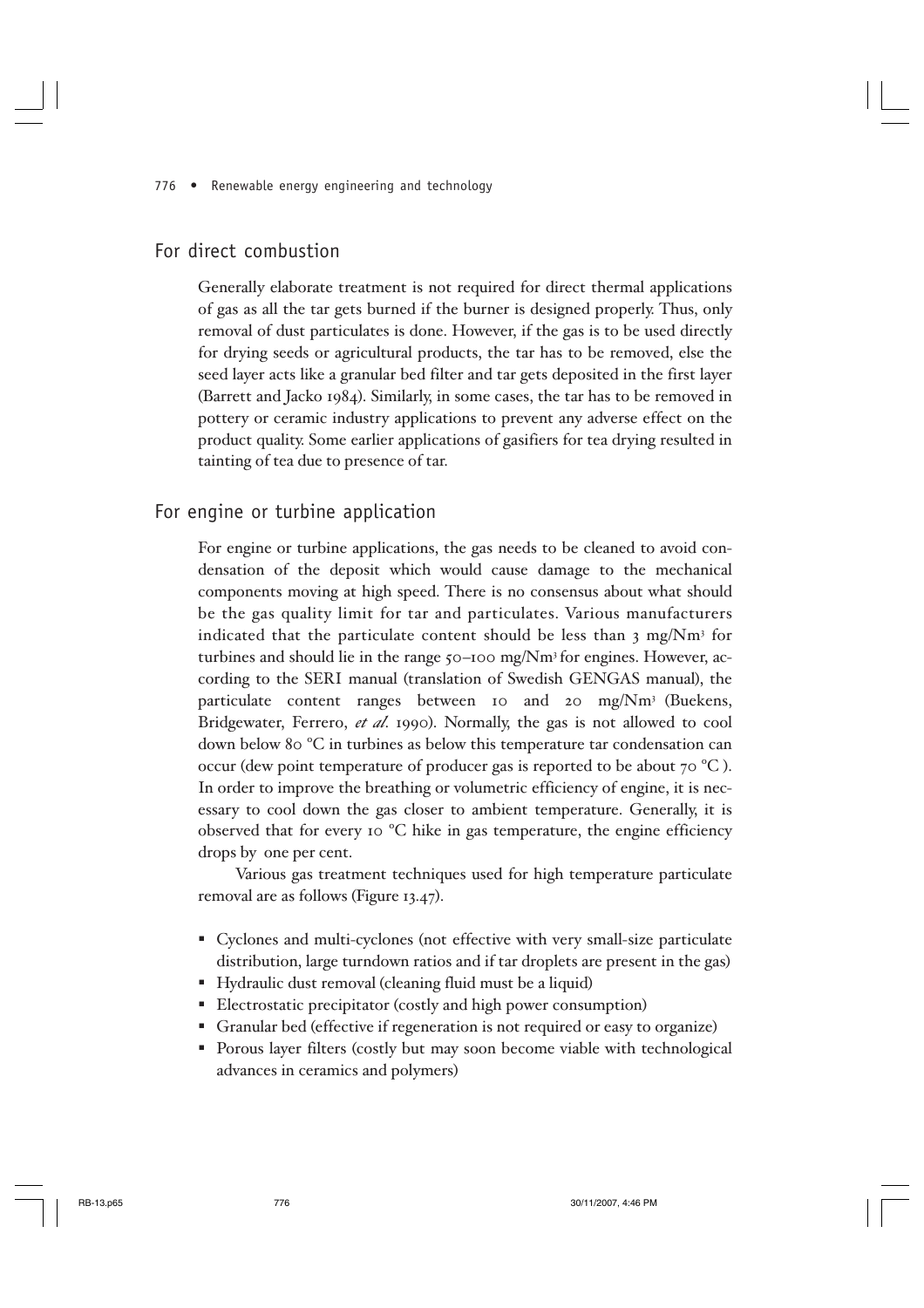

1-Cyclone; 2- Multicyclone; 3-Straight through cyclone with reserve flow; 4-Centrigugal separator with impeller; 5-Fixed bed filters; 6-Fluidized bed filters; 7-Mobile bed filters

**Figure 13.47** Various gas treatment techniques for removal of particulates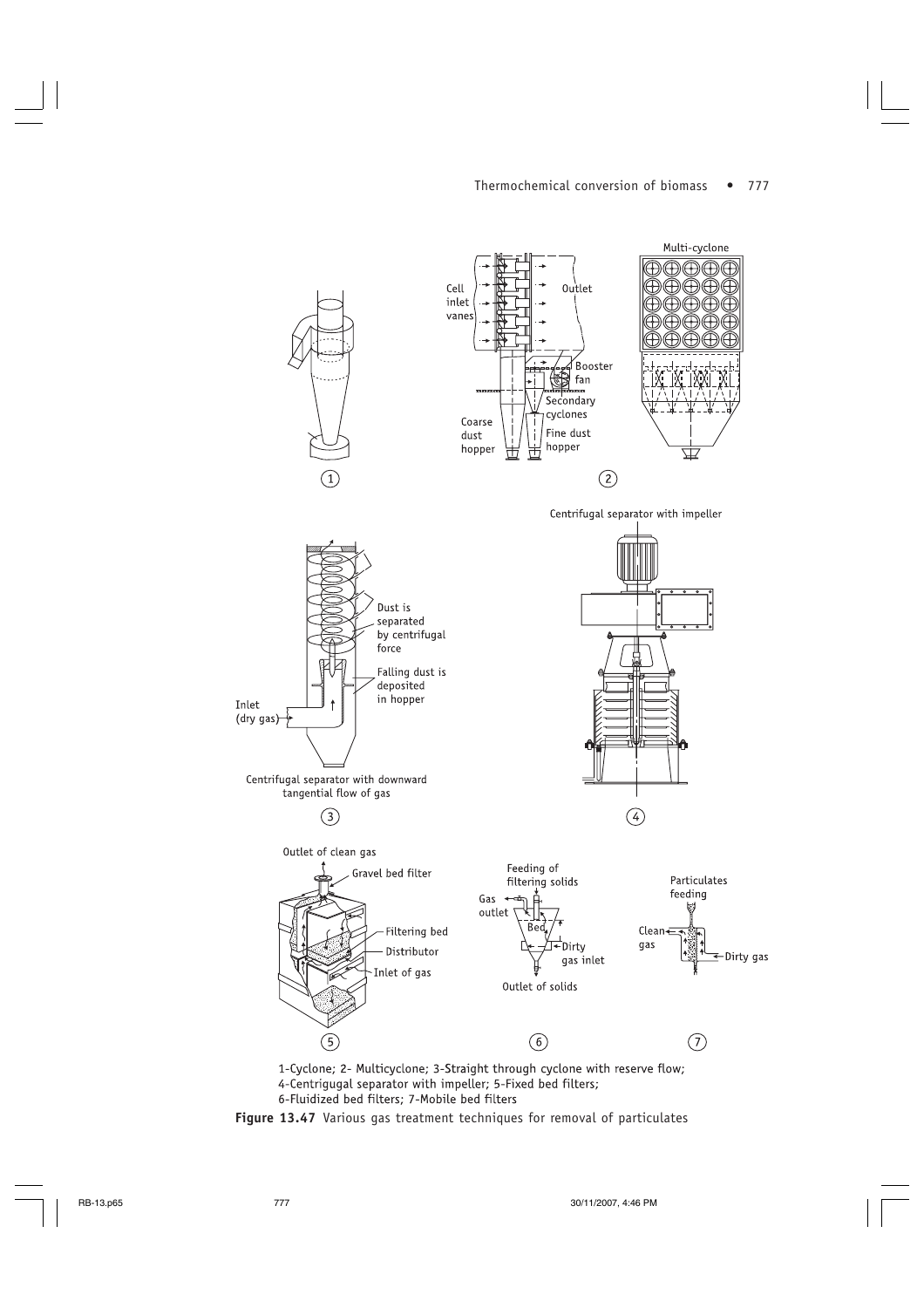

**Figure 13.48** Various wet scrubbers used in gas treatment for tar removal

Various wet scrubbing techniques used for tar condensation and particulate removal are as follows (Figure 13.48).

- Spray towers (very simple, excellent for large particulate removal)
- Centrifugal spray towers (efficiently removes up to 1 µm particulate)
- Impingement plate and packed-bed column scrubbers
- Disintegrator scrubber (good for submicron particles, high energy requirement: 5–7 kJ/m<sup>3</sup>, requires pre-purification to get concentrations <2–3 g/m<sup>3</sup> of  $size <$ 10  $µm)$
- Ejector venturi scrubber (efficient but with a high permanent pressure drop of 0.4–1 kPa, the efficiency improves with higher liquid jet velocity.

## *Producer gas utilization*

Depending upon the gasifying agent, namely, air or oxygen/steam, an LHV (calorific value 3–7 MJ/Nm<sup>3</sup>) or an MHV (calorific value 12–16 MJ/Nm<sup>3</sup>) gas is produced. In most of the gasifiers, air is used as gasifying agent and so an LHV gas is produced which needs to be generated and utilized at the site as compressing and transporting it is expensive due to high nitrogen content (50%–55%) in the gas. Several possible routes of producer gas utilization are summarized in Figure 13.49. Table 13.14 gives details of biomass pre-treatment, and scale and type of producer gas applications. The MHV gas (obtained from oxygen/steam gasification) can be used to produce chemicals via the synthesis gas (carbon monoxide and hydrogen) after extensive gas cleaning. The units for producing ammonia from biomass gasification tend to be too large to make it economically viable and are not expected to gain attention in near future.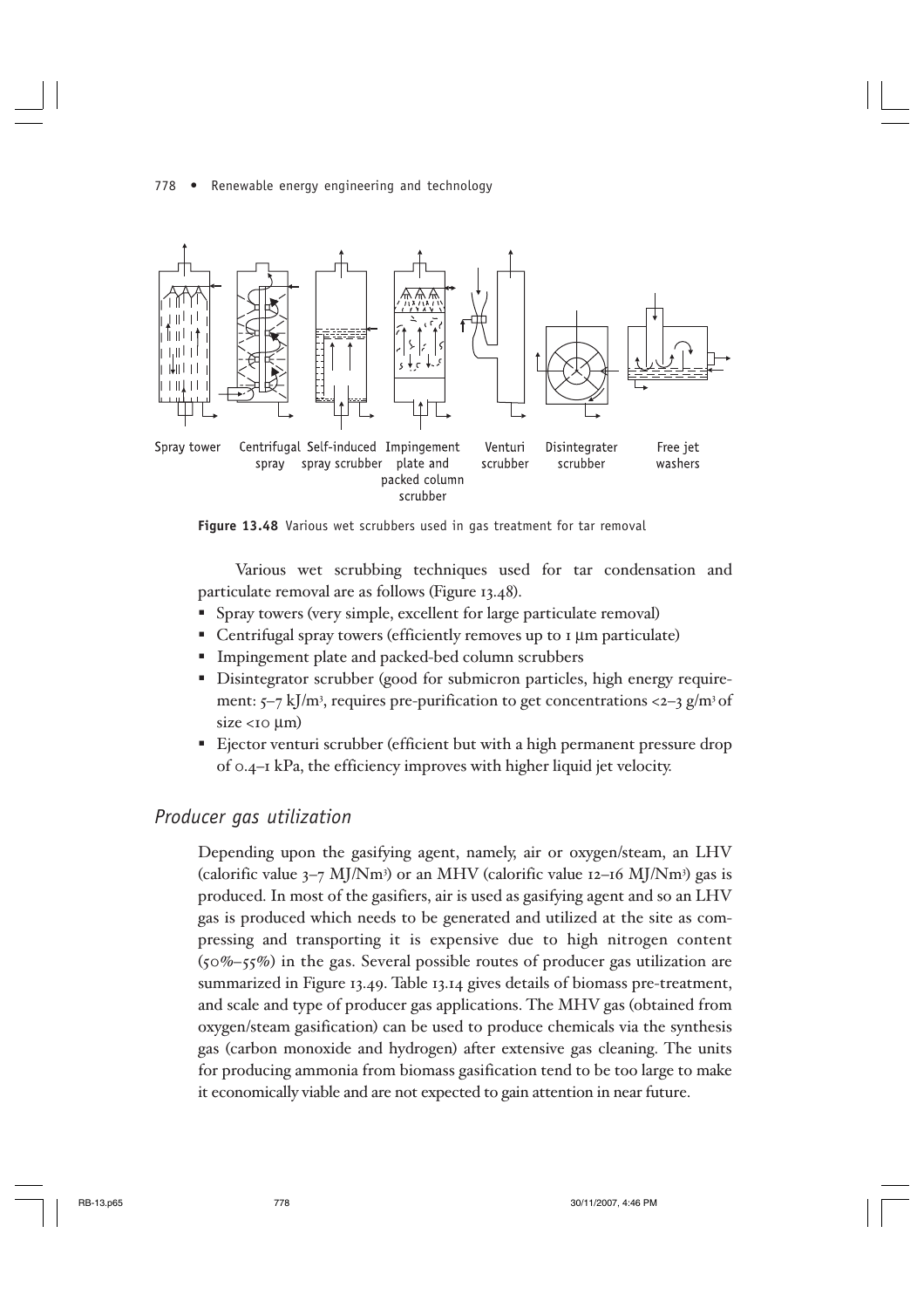

**Figure 13.49** Possible routes for producer gas utilization

# Direct combustion

Various gas characteristics (physical and chemical parameters) and velocity affect the performance of the gas in the burner. These include the following.

- Gas density as compared to air density
- Heating value of gas
- Stoichiometric air requirement (for complete combustion)
- Flame-speed coefficients of gas constituents

A variation in these parameters can result in a flame lift off (excessive gas velocity resulting in the loss of contact with the burner), internal burning of flame back (lower gas velocity than flame propagation resulting in internal burning), or unstable flame. Flame back can be dangerous, as the flame starts moving upstream in a pre-mixed gas–air mixture, leading to explosion. This can be prevented by a flame arrester but can result in extinguishing the flame. While changing the type of gaseous fuel used in a gas burner, there is a need to give attention to the calorific value (heating value), stoichiometric air requirements, and its effect on the adiabatic flame temperature as well as the flue gas volumes. Table 13.15 gives a comparison for the usage of LHV, MHV, and natural gas in the burner.

|        |                      |           |                     |          |                  |                      | Scale of application |                      |  |  |
|--------|----------------------|-----------|---------------------|----------|------------------|----------------------|----------------------|----------------------|--|--|
|        | Biomass pretreatment |           | Type of application |          | 100 <sup>2</sup> |                      | $100 - 500 > 1 MW$   |                      |  |  |
| Simple | Medium               | Extensive | reactor             |          |                  | Boiler Burner Engine | kWe                  | kWe                  |  |  |
| a      |                      |           | Downdraft           | $\alpha$ | $\alpha$         | $\alpha$             | $\Box$               | $\alpha$             |  |  |
|        | $\alpha$             |           | Open core           | $\alpha$ | $\alpha$         | ¤                    | $\alpha$             | $\alpha$             |  |  |
| a      |                      |           | Updraft             | $\alpha$ |                  |                      | $\alpha$             | $\alpha$             |  |  |
|        | ¤                    |           | Fluidized bed       | $\alpha$ | $\alpha$         | ¤                    |                      | $\alpha$<br>$\alpha$ |  |  |
|        |                      | ¤         | Entrained bed       | $\alpha$ | ¤                |                      |                      | $\alpha$             |  |  |

**Table 13.14** Producer gas (air gasification) applications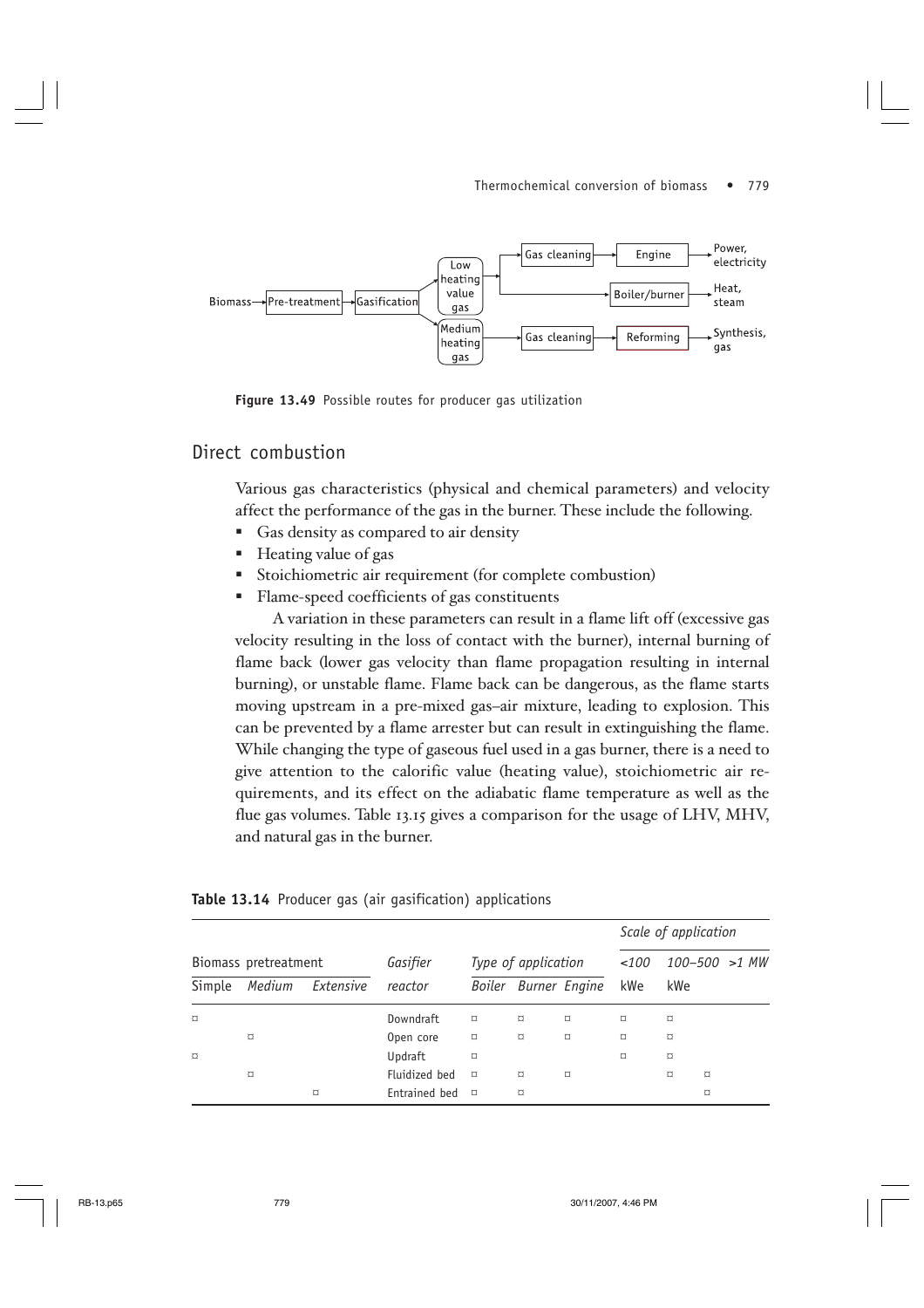|                  | (Nm <sup>3</sup> /MJ) |       | Stoichiometric combustion volumes |                     | (MJ/Nm <sup>3</sup> ) | Heating value Adiabatic flame<br>temperature $(°C)$<br>(with 10% excess air) |  |
|------------------|-----------------------|-------|-----------------------------------|---------------------|-----------------------|------------------------------------------------------------------------------|--|
| Fuel             | Air                   | Fuel  |                                   | Fuel+air Flue gases |                       |                                                                              |  |
| LHV              | 0.20                  | 0.231 | 0.43                              | 0.39                | 4.3                   | 1480                                                                         |  |
| MHV              | 0.20                  | 0.104 | 0.30                              | 0.27                | 10.0                  | 1870                                                                         |  |
| Natural gas 0.25 |                       | 0.027 | 0.28                              | 0.28                | 38.0                  | 1860                                                                         |  |

**Table 13.15** Comparison of heating value, stoichiometric combustion volumes, and flame temperature

It can be observed from Table 13.15 that for the generation of 1 MJ, the producer (LHV) gas requirement is 8.5 times higher than the natural gas. As a result, larger amounts of flue gases are generated when producer gas is used instead of natural gas and, therefore, modifications in flue gas paths might become necessary for compensating higher head losses. A lower flame temperature obtained with producer gas can have limitations on its use and at higher temperatures like metal melting or cement kilns, dual firing may be necessary. Recently, some successful attempts have been made to increase the flame temperature by supplying pre-heated air into the gas for high temperature applications like crematoria (Mande, Lata, and Kishore 2001) and steel re-rolling.

### Combustion in an engine

While using producer gas in an engine, combustion limits, knock resistance and compression ratios are important parameters apart from the heating value and the stoichiometric ratio, as discussed earlier. The combustion limits of any fuel–air mixture are the two mixing ratios between which it is possible to ignite the mixture by means of an ignition source (spark in the case of an Otto engine), and the power output depends on the energy content of the fuel-air mixture per unit volume and the average cylinder pressure. The mean effective pressure also depends on the compression ratio and ignition timing. Higher the compression ratio, higher is the thermodynamic cycle efficiency. The compression ratio is normally limited by knowing the tendency of the fuel in the engine under operating conditions. Knocking is an untimely, jerky undesirable combustion process leading to a sharp rise in pressure (up to 50 000 bars/s) and oscillations giving rise to a hammering sound causing mechanical damage to the engine. Continued knocking results in reduced output, overheating, and finally mechanical damage or piston jam/seize. The knocking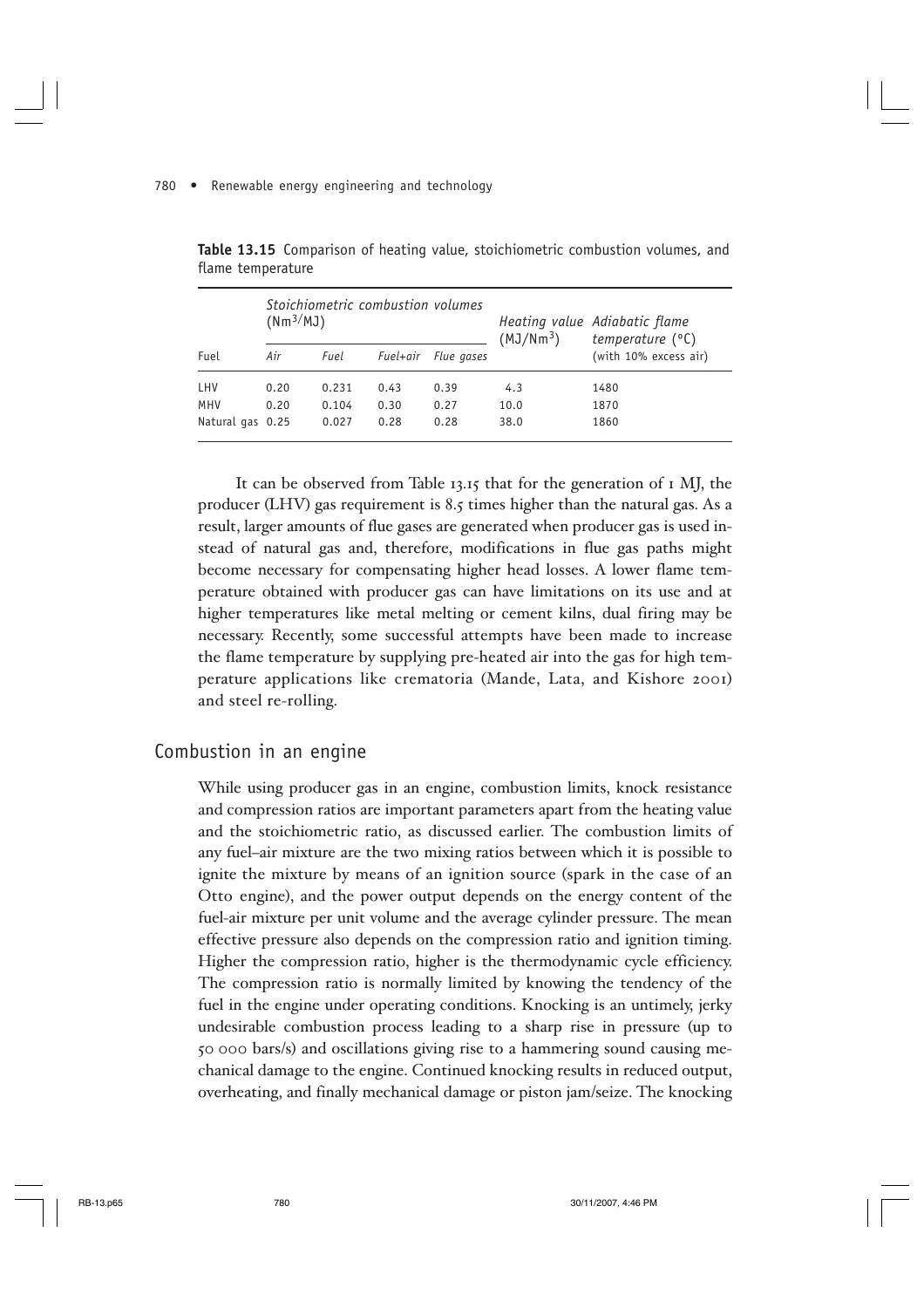tendency is highly influenced by the change in the compression ratio and ignition timing. As a thumb rule, a reduction in the compression ratio by 1 lowers the octane requirement of Otto (spark ignition or SI) engine by 10–15 octanes and increases the start cetane requirement for diesel CI (compression ignition) engine by 3–10 cetane units.

When producer gas is used in an SI engine, the ignition time has to be advanced to gain maximum heating value of slow-burning carbon monoxide (flame speed of 0.52 m/s compared to 2.83 m/s for hydrogen) which, in turn, reduces the mean effective pressure and hence there is a reduction in power output resulting in derating of the engine. Due to the lower compression in the SI engine (about 6–8 as compared to 16–17 in the case of a CI engine), the derating in a SI engine with LHV producer gas is much higher, of the order of 30%–40%, as engine cycle efficiency decreases with lower compression ratio (refer to the section on thermodynamics in Chapter 3). Excessive advancement of ignition timing can at times cause backfiring due to the presence of hot spots. However, producer gas has a lower tendency for knocking due to its LHV and presence of a large fraction of inert nitrogen and carbon dioxide.

Therefore, normally diesel engines are preferred for the use of gas in engine operation as they operate with a higher compression ratio and excess air levels, resulting in lowering of the derating (of the order of 10%). Existing diesel engines can easily be operated on dual fuel (diesel + gas) mode with 15%– 30% pilot diesel injection for ignition. Also, it gives the option of an easy switch back to 100% diesel operations and the governor system of diesel injection takes care of fluctuations in operating load conditions (Mande 2005).

Recently, development of modified diesel engines capable of operating on 100% producer gas has been initiated at several research institutes. The engine modifications basically involve

- modifying piston and/or cylinder head to reduce the compression ratio;
- replacing diesel injectors with spark plugs;
- using a diesel pump governing mechanism for spark distribution; and
- adjusting the spark ignition timing.

## **Inverted downdraft gasifier stove**

Dr T B Reed developed a very small gasifier meant to act on an efficient cook stove, called the IDD (inverted downdraft) natural convection gasifier stove (Figure 13.50). The stove has a high efficiency – of the order of 30%–35%. He later worked on sizing the stove and trying to use it for charcoal making. After much testing and many publications, but with no real success in applications, the work was stopped in 1995. However, later in 1998, Dr Reed began work on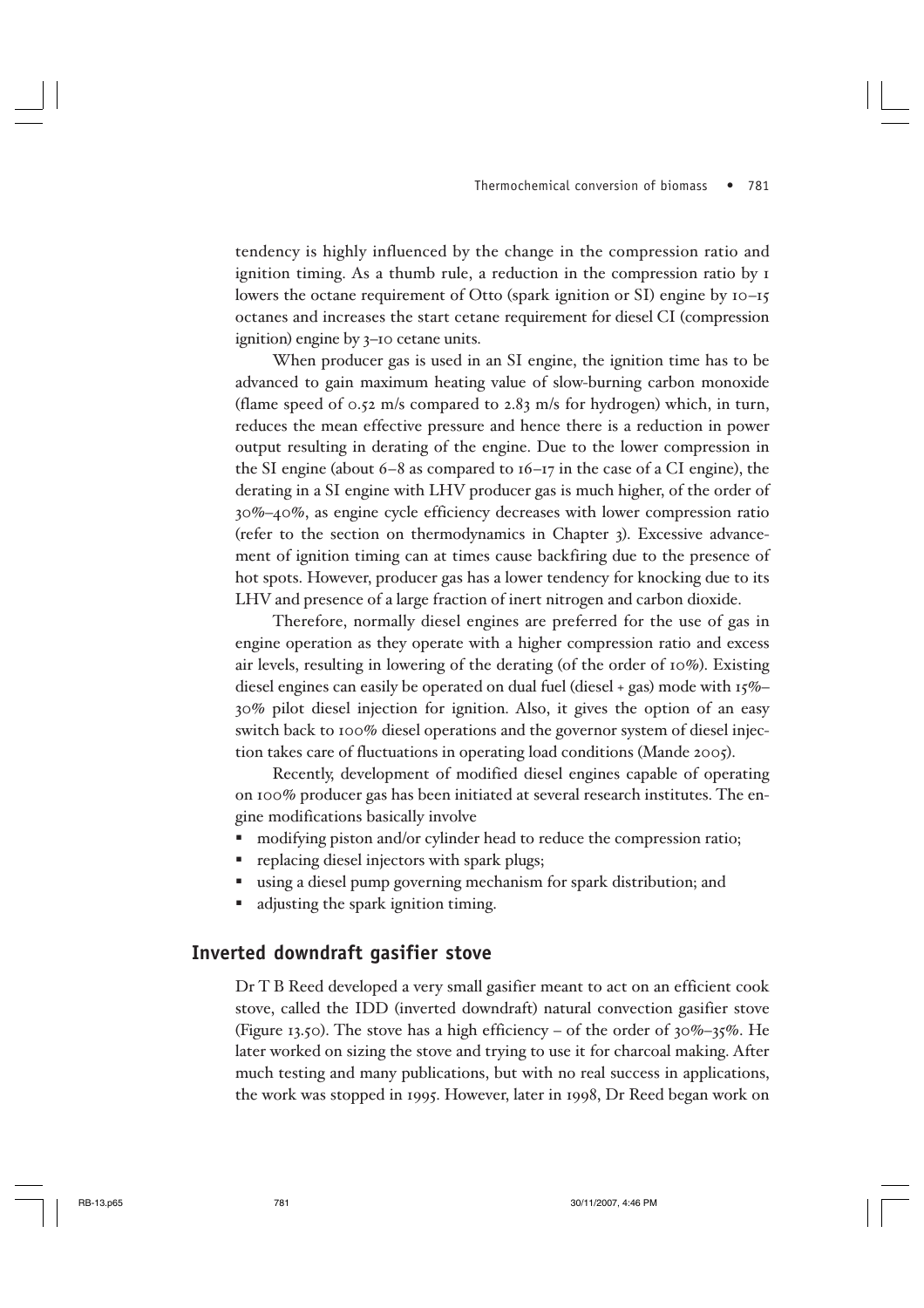

**Figure 13.50** Natural draft gasifier stove operating on inverse down draft principle [Reproduced with permission from the Biomass Energy Foundation] **Source** Reed and Walt (1999)

a smaller, forced convection model with a fan, and in 2001, a prototype forcedair gasifier stove was operated on a kitchen table. Figure 13.51 shows the schematic diagram of gasifier turbo-stove.

A series of modifications and improvizations resulted in the gasifier turbo-stove concept. These modifications included different stackable units in a heat column over a gasifier unit with an air pipe, with smaller holes for the entry of secondary air, pre-heated secondary air, a tapered chimney, and with independent structural components for the stove body. The gasifier chamber was removable and, therefore, could be emptied to save the resultant charcoal, re-loaded with biomass, re-lighted, and re-inserted into the heat column. Later in 2002, the 'Wood Gas Camp Stove' with battery-powered fan and the ability to produce an impressive flame for sustained periods was developed with forced-air designs and with the intention of making a stove for the affluent North American camper market. Variations of these stoves, have been developed and are being disseminated in Sri Lanka and India.